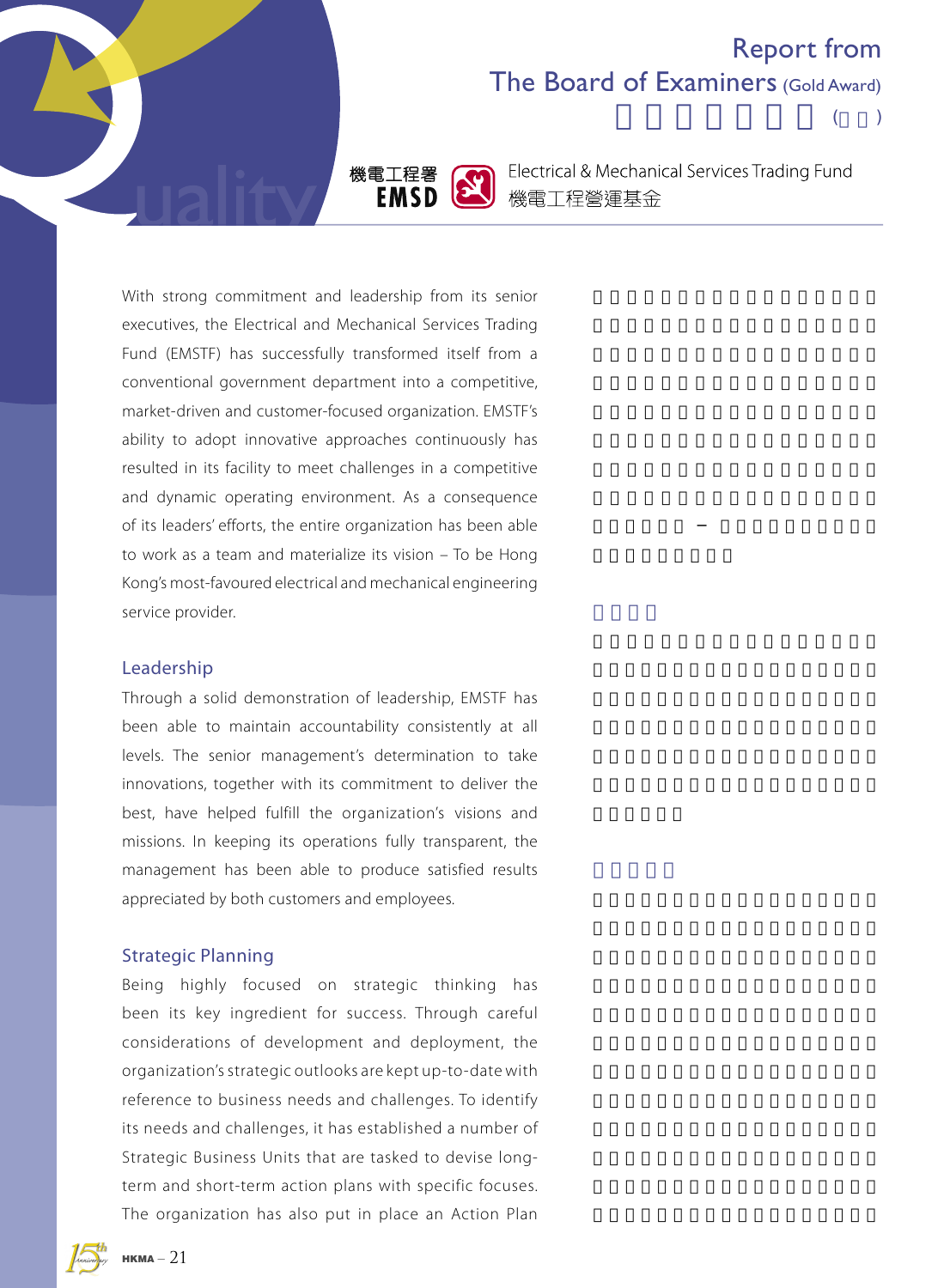

 $($ 

Review System to ensure successful implementations of the action plans. To ensure best results, it consistently maintains the four key steps of planning, guiding, coordinating and monitoring throughout its operations. As a result, an environment that encourages mutual understanding among staff as well as their participation and contribution is created.

## Customer and Market Focus

EMSTF maintains well-researched and carefully-defined customer segmentations to provide good quality and efficient customer service. Bearing in mind the business service wisdom, "customer always come first," EMSTF has adopted a "listen and learn" approach to ensure that customers will always receive the full attention they deserve and that resolution of issues will always be conducted through a two-way communication portal. On a frequent basis, the organization conducts surveys and customer visits to measure satisfaction levels in order to develop action plans in a timely manner.

#### Measurement, Analysis, and Knowledge Management

A Triple Bottom Line performance measurement system is established to measure the organization's performance in strategic, managerial and operational fronts. All current and past performance results are made available to all levels of staff for their benefit. Moreover, a web based Balanced Scorecard System is maintained for data collection, and a comprehensive analysis is conducted to identify gaps for improving actions in the future. EMSTF has also developed a knowledge management model to provide multiple channels for staff to capture and share best practices and knowledge.

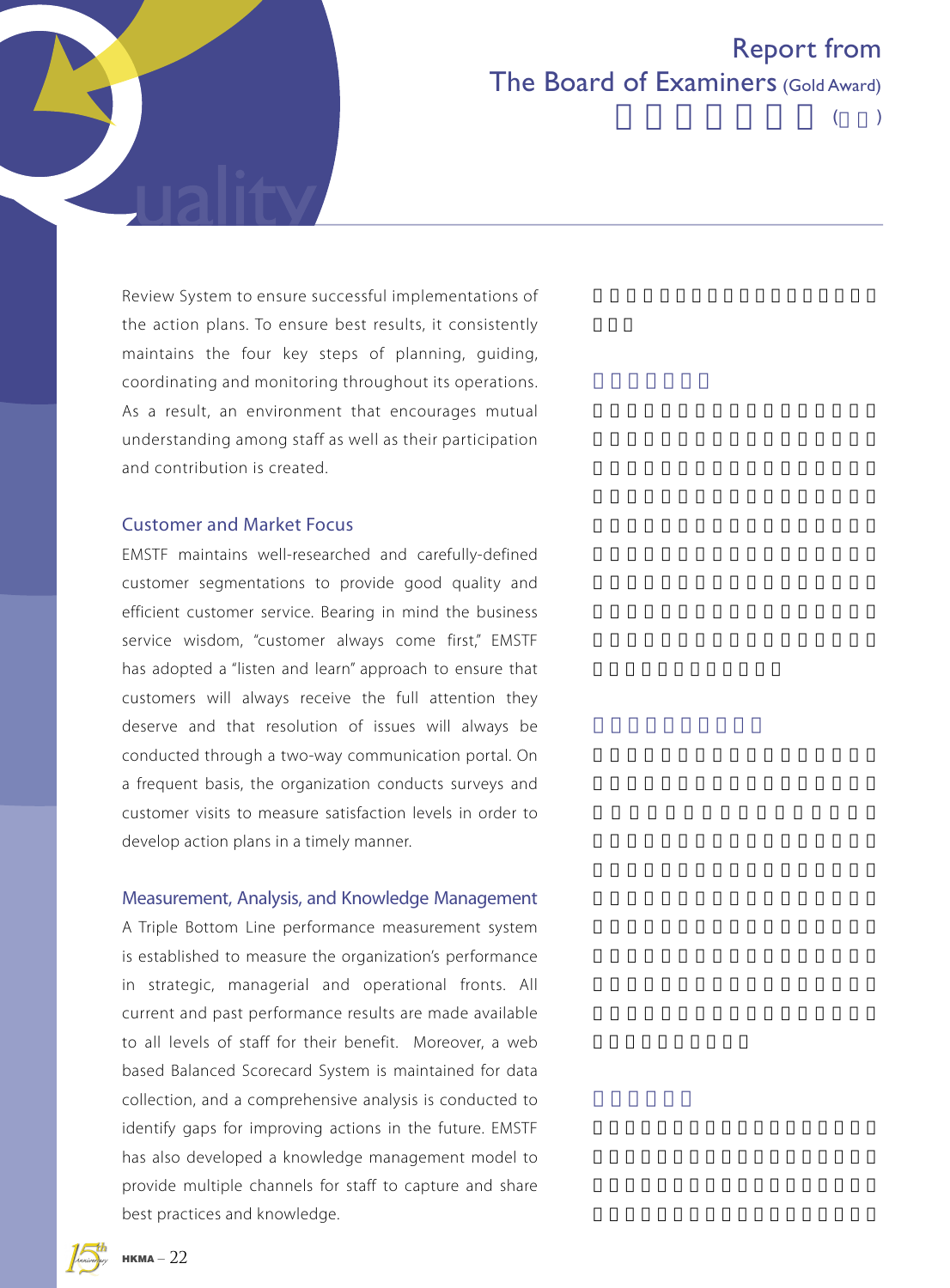

# Report from The Board of Examiners (Gold Award)

 $($ 

## Human Resource Focus

Since human capital is the key to success for any servicing business, EMSTF is determined to foster a caring and learning culture for its staff. A series of staff management systems, such as the Performance Management System, the Staff Appraisal System, and a Departmental Training and Development Plan have been well established to boost work incentives. Through a sponsorship scheme for continuing education, job rotation, and exchanges of experience among staff, a culture of lifelong learning is promoted. At the same time, EMSTF has implemented OHSA18001 to ensure health, safety, contingency and disaster recovery. To measure staff performance, it has developed a Staff Satisfaction Survey that is conducted on a biennial basis.

### Process Management

EMSTF has established a set of very comprehensive procedures to validate processes and this involves the participation of all business units concerned. Following these procedures, value-creation processes are first identified, and then applied throughout the Plan-Do-Check-Act cycle, which is then sustained by five clusters of key support processes. To measure product and service outcomes, a variety of key indicators are adopted to ensure that all service attributes have achieved above-average performance. EMSTF continues to improve particularly in the area of customer satisfaction, and as a result, the organization is able to maintain a 100 per cent client retention rate with extended duration of service level agreements and zero legal non-compliance rating.

## Business Results

As far as financial and market results are concerned, the

 $OHSA18001$